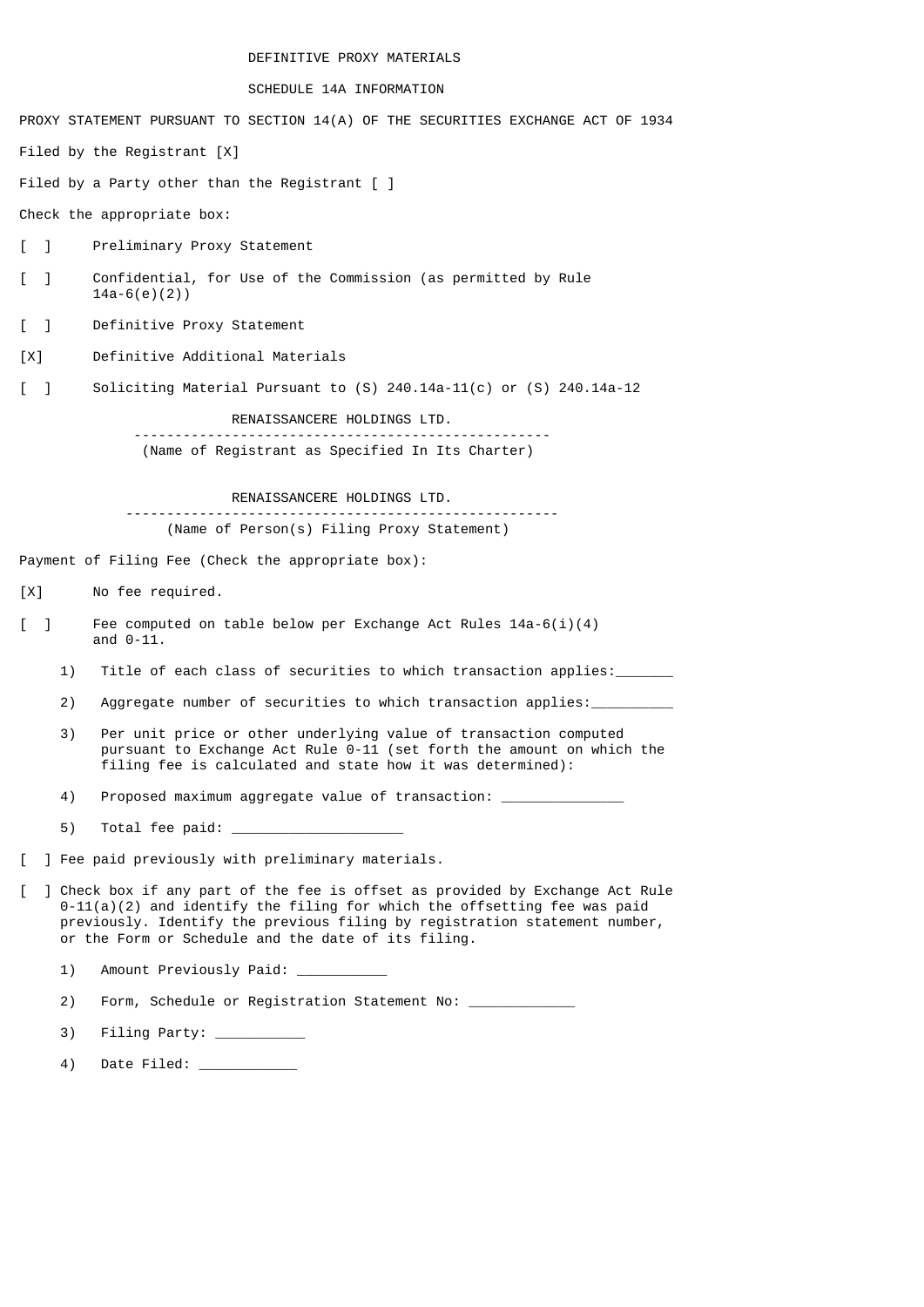To the Shareholders of RenaissanceRe Holdings Ltd.:

\_\_\_\_\_\_\_\_\_\_\_\_\_\_\_\_\_\_\_\_\_\_\_\_\_\_\_\_

 As you know, a Special General Meeting of Shareholders (the "Special Meeting") of RenaissanceRe Holdings Ltd. (the "Company") is to be held at Renaissance House, 8-12 East Broadway, Pembroke, Bermuda on December 23, 1996 at 10:00 a.m. Atlantic standard time to consider three proposals relating to the creation of two series of diluted voting common shares and certain related corporate governance changes (collectively, the "Recapitalization").

 Recently, the Company announced a plan to return \$100 million of capital to its shareholders (the "Capital Plan"). The Capital Plan has two significant components. First, on December 13, 1996, the Company purchased for cancellation 2,085,361 common shares, par value \$1.00 per share (the "Full Voting Common Shares") of the Company through private transactions with its founding institutional investors, on a pro rata basis, at a price of \$34.50 per share, for an aggregate price of \$71.94 million (the "Repurchase"). Second, as soon as practicable, the Company intends to commence a tender offer to purchase for cancellation from the Company's public shareholders, on the terms and subject to the conditions to be contained in definitive tender offer materials, an aggregate of 813,190 Common Shares at a price of \$34.50 per share, net to the seller in cash, without interest thereon, for an aggregate price of \$28.06 million (the "Tender Offer"). Implementation of the Capital Plan does not require a shareholder vote.

> For your information, Attachment A to this letter reflects the security ownership of certain shareholders of the Company and the Company's management and directors, pro forma to give effect to the Capital Plan and the Recapitalization.

> IT IS IMPORTANT THAT YOUR SHARES BE REPRESENTED AT THE SPECIAL MEETING, REGARDLESS OF THE NUMBER THAT YOU HOLD. IF YOU HAVE ALREADY SUBMITTED A SIGNED PROXY, YOU NEED NOT COMPLETE AND SUBMIT THE ENCLOSED PROXY UNLESS YOU WISH TO CHANGE YOUR VOTE. IF YOU WISH TO REVOKE ANY PROXY PREVIOUSLY GIVEN, YOU MUST DO SO PRIOR TO THE VOTING OF THE PROXY AT THE SPECIAL MEETING, BY DELIVERING TO THE SECRETARY OF THE COMPANY A WRITTEN STATEMENT REVOKING THE PROXY, BY EXECUTING AND DELIVERING A LATER DATED PROXY, OR BY VOTING IN PERSON AT THE SPECIAL MEETING.

> > By order of the Board of Directors,

 JAMES N. STANARD Chairman of the Board

December 16, 1996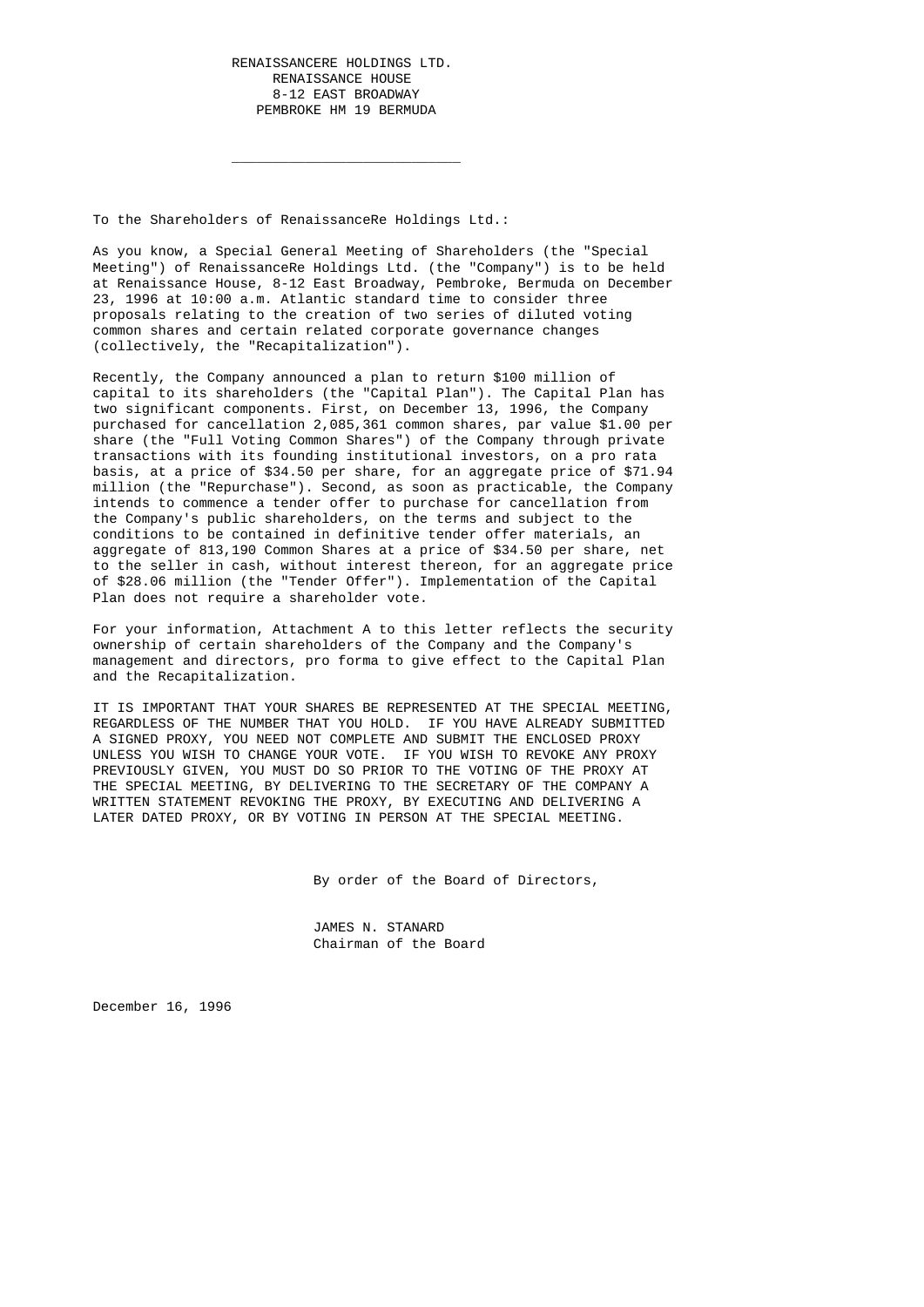## PRO FORMA BENEFICIAL OWNERSHIP AND VOTING RIGHTS

 The table set forth below shows the number of Full Voting Common Shares, Diluted Voting Class I Common Shares, par value \$1.00 per share (the "DV I Shares"), and Diluted Voting Class II Common Shares, par value \$1.00 per share (the "DV II Shares" and together with the Full Voting Common Shares and the DV I Shares, the "Common Shares"), held, and the applicable voting rights attaching to such share ownership pursuant to the Company's Amended and Restated Bye-Laws, pro forma to give effect to consummation of the Capital Plan and the Recapitalization.

| BENEFICIAL OWNER(1)                  | NUMBER OF PERCENTAGE OF<br>COMMON SHARES (2) VOTING RIGHTS |         |
|--------------------------------------|------------------------------------------------------------|---------|
| -------------------                  | .                                                          |         |
|                                      |                                                            |         |
| Warburg, Pincus Investors, L.P.      |                                                            |         |
|                                      | 7,914,619                                                  | 42.81%  |
| 466 Lexington Avenue                 |                                                            |         |
| New York, New York 10017             |                                                            |         |
| PT Investments                       | 4, 199, 190(5)                                             | 5.08    |
| 3003 Summer Street                   |                                                            |         |
| Stamford, Connecticut 06904 (4)      |                                                            |         |
| GE Investment Private Placement      |                                                            |         |
| Partners I-Insurance,                |                                                            |         |
| Limited Partnership                  | 1,454,109(6)                                               | 2.62    |
| 3003 Summer Street                   |                                                            |         |
| Stamford, Connecticut 06904 (4)      |                                                            |         |
| United States Fidelity and Guaranty  |                                                            |         |
|                                      | 2,776,137                                                  | 15.02   |
| 100 Light Street                     |                                                            |         |
| Baltimore, Maryland 21202            |                                                            |         |
| James N. Stanard $(7)$               | 947,470                                                    | 3.70    |
| Neill A. Currie (8)                  | 205,009                                                    | $\star$ |
| Keith S. Hynes (9)                   | 170,893                                                    | $\star$ |
| William I. Riker (10)                | 103,812                                                    | $\star$ |
| David A. Eklund $(11)$               | 65,625                                                     | $\star$ |
| Arthur S. Bahr                       | 10,546                                                     | $\star$ |
| Thomas A. Cooper                     | $\sim 100$ m $^{-1}$                                       | $- -$   |
| Edmund B. Greene $(12)$              | $ -$                                                       | $- -$   |
| Gerald L. Igou $(12)$                | $\sim$ $-$                                                 | $ -$    |
| Kewsong Lee                          | $\sim$ $\sim$                                              | $ -$    |
| John M. Lummis (13)                  | 2,000                                                      | $\star$ |
| Howard H. Newman (3)                 | $- -$                                                      | $- -$   |
|                                      | $- -$                                                      | $ -$    |
| John C. Sweeney (13)                 | $\sim$ $\sim$                                              | $ -$    |
| David A. Tanner $(3)$                | $ -$                                                       | $ -$    |
| All Executive Officers and Directors |                                                            |         |
| of the Company (12 persons) $(14)$   | 1,505,355                                                  | 5.88    |
| .                                    |                                                            |         |

Less than 1%.

(1) Pursuant to the regulations of the Securities and Exchange Commission, shares are deemed to be "beneficially owned" by a person if such person directly or indirectly has or shares the power to vote or dispose of such shares whether or not such person has any pecuniary interest in such shares or the right to acquire the power to vote or dispose of such shares within 60 days, including any right to acquire through the exercise of any option, warrant or right.

(2) Pro forma to give effect to the consummation of the Capital Plan, the Recapitalization and the Proposed Restructuring, as set forth more fully in the Proxy Statement. Unless otherwise noted, consists solely of Full Voting Common Shares.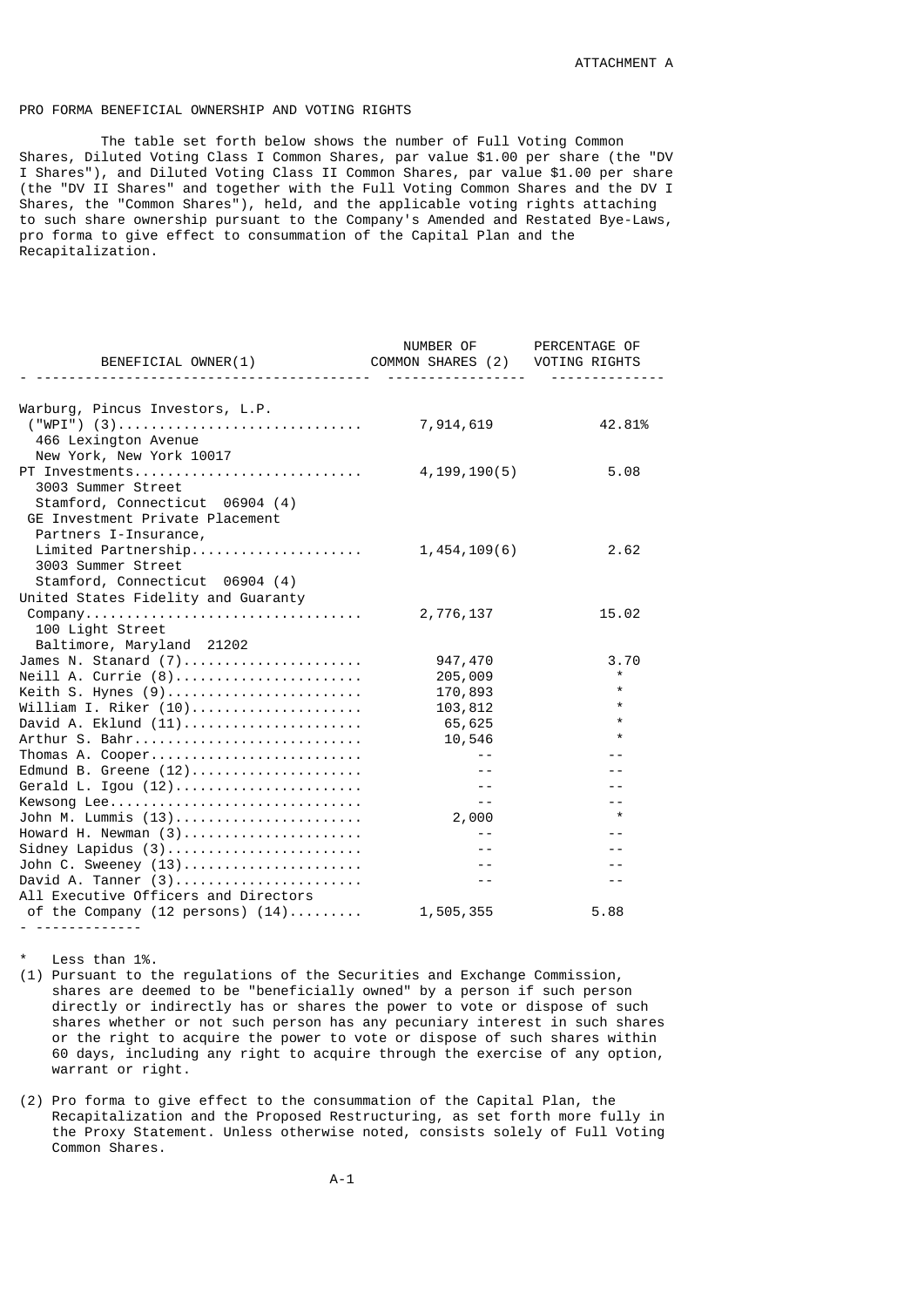- (3) The sole general partner of Warburg, Pincus Investors, L.P. ("WPI") is Warburg Pincus & Co., a New York general partnership ("WP"). Lionel I. Pincus is the managing partner of WP and may be deemed to control it. E.M. Warburg, Pincus & Company, a New York general partnership that has the same general partners as WP ("E.M. Warburg"), manages WPI. WP has a 20% interest in the profits of WPI and through its wholly owned subsidiary, E.M. Warburg, Pincus & Co., Inc. ("EMW"), owns 1.13% of the limited partnership interests in WPI. Each of Howard H. Newman, a director of the Company, and Sidney Lapidus and David A. Tanner, nominees to serve as directors of the Company following the Special Meeting, are Managing Directors of EMW and general partners of WP and E.M. Warburg. As such, Messrs. Lapidus, Newman and Tanner may be deemed to have an indirect pecuniary interest (within the meaning of Rule 16a-1 under the Exchange Act) in an indeterminate portion of the Common Shares beneficially owned by WPI, EMW and WP. Each of Messrs. Lapidus, Newman and Tanner disclaims "beneficial ownership" of the Common Shares owned by WPI within the meaning of Rule 13d-3 under the Exchange Act.
- (4) Does not include any of the Company's securities indirectly held by Trustees of General Electric Pension Trust ("GEPT") or GE Insurance Private Placement Partners I, Limited Partnership ("GEIPPPI") by virtue of GEPT's limited partnership interest in WPI or as a result of GEPT's or GEIPPPI's indirect interest in USF&G by virtue of GEPT's, GEIPPPI's and certain of their affiliates' holdings of 3,774,522 shares of common stock and 250,000 shares of Series B cumulative convertible preferred stock, that is convertible into 2,079,002 shares of common stock, of USF&G Corporation, the parent company of United States Fidelity and Guaranty Company ("USF&G"). GE Investment Management Incorporated is the general partner of GEIPPPI and a wholly owned subsidiary of General Electric Company. As a result, each of GE Investment Management and General Electric Company may be deemed to be the beneficial owner of the Common Shares owned by GEIPPPI.
- (5) Consists solely of DV I Shares. Reflects the equity owned by Trustees of GEPT and a portion of the equity owned by GEIPPPI, respectively, prior to the Recapitalization.
- (6) Consists solely of DV II Shares. Reflects a portion of the equity owned by GEIPPPI prior to the Recapitalization.
- (7) Includes 286,605 Full Voting Common Shares issuable upon the exercise of options under the RenaissanceRe Holdings Ltd. Amended and Restated 1993 Stock Incentive Plan (the "Incentive Plan") that are vested and presently exercisable. Does not account for any Common Shares sold in the Tender Offer.
- (8) Includes 64,960 Full Voting Common Shares issuable upon the exercise of options under the Incentive Plan that are vested and presently exercisable. Does not account for any Common Shares sold in the Tender Offer.
- (9) Includes 27,125 Full Voting Common Shares issuable upon the exercise of options under the Incentive Plan that are vested and presently exercisable. Does not account for any Common Shares sold in the Tender Offer.
- (10) Includes 37,099 Full Voting Common Shares issuable upon the exercise of options under the Incentive Plan that are vested and presently exercisable. Does not account for any Common Shares sold in the Tender Offer.
- (11) Includes 23,035 Full Voting Common Shares issuable upon the exercise of options under the Incentive Plan that are vested and presently exercisable. Does not account for any Common Shares sold in the Tender Offer.
- (12) Mr. Greene is the Deputy Treasurer-Insurance of General Electric Company and Mr. Igou is a Vice President-Investment Analyst for General Electric Investment Corporation. Messrs. Greene and Igou disclaim "beneficial ownership," within the meaning of Rule 13d-3 under the Exchange Act, of the Common Shares owned by GEPT and GEIPPPI.
- (13) Mr. Lummis, a director of the Company, is the Vice President-Business Development for USF&G Corporation, the parent company of USF&G. Mr. Sweeney, a nominee to serve as a director of the Company following the Special Meeting, is Senior Vice President and Chief Investment Officer of USF&G. Each of Mr. Lummis and Mr. Sweeney disclaims "beneficial ownership" within the meaning of Rule 13d-3 under the Exchange Act of the Common Shares owned by USF&G.
- (14) Does not account for any Common Shares sold in the Tender Offer.

 To the extent that WPI and/or USF&G exercise their respective Exchange Rights (as defined in the Proxy Statement) in the future, the remaining